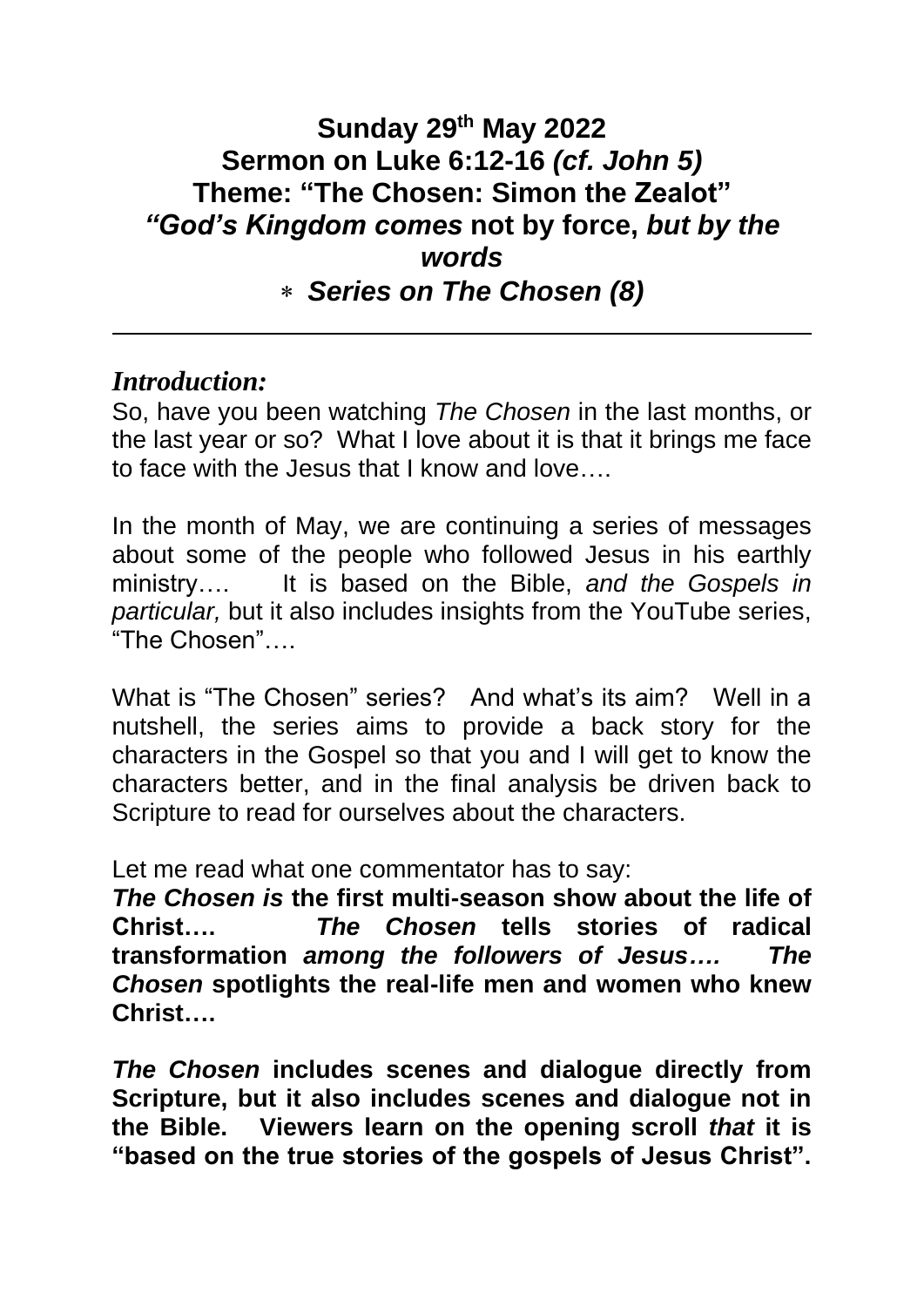**Some location and timelines "have been combined or condensed" and "backstories and some characters or dialogue have been added.**

**"However", the scroll says, "all biblical and historical context and any artistic imagination are designed to support the truth and the intention of Scripture"** *(Michael Foust, 4 Things You Should Know about THE CHOSEN on YouTube).*

Well, let's continue our look at some of the followers of Jesus…. This morning we're going to look at Simon the Zealot, his story, and what it means for us….

## *Part 1: "A Biblical view of Simon the Zealot"*

Well, who was Simon the Zealot, and what do we know about him? Well, not much....

In fact, we only have his name as being one of the apostles, *"the Sent Out ones",* of Jesus.

His name only occurs twice in the New Testament: once in the list of the Apostles, *given by Matthew, Mark, and Luke,* and once more in the list of the apostles who had gathered together in a room in Jerusalem after Jesus' ascension *(Luke 6:15; Acts 1:13).*

His name, Simon "the one who is called the Zealot" gives us the key, though, to who Simon is. As William Barclay says in his book, *The Master's Men:*

**We know nothing about him personally, but, if he was a Zealot, we know very well what kind of beliefs he once held, and what kind of man he once was, for we have ample evidence to enable us to form a picture of the Zealots and their characteristic beliefs** *(p. 91).*

The Zealots were the last of the last of the great Jewish parties to emerge, and they were the most fervent of all of these groups. Pastor Harry Wendt has a slide which summarises these groups, *TDD, 12F:*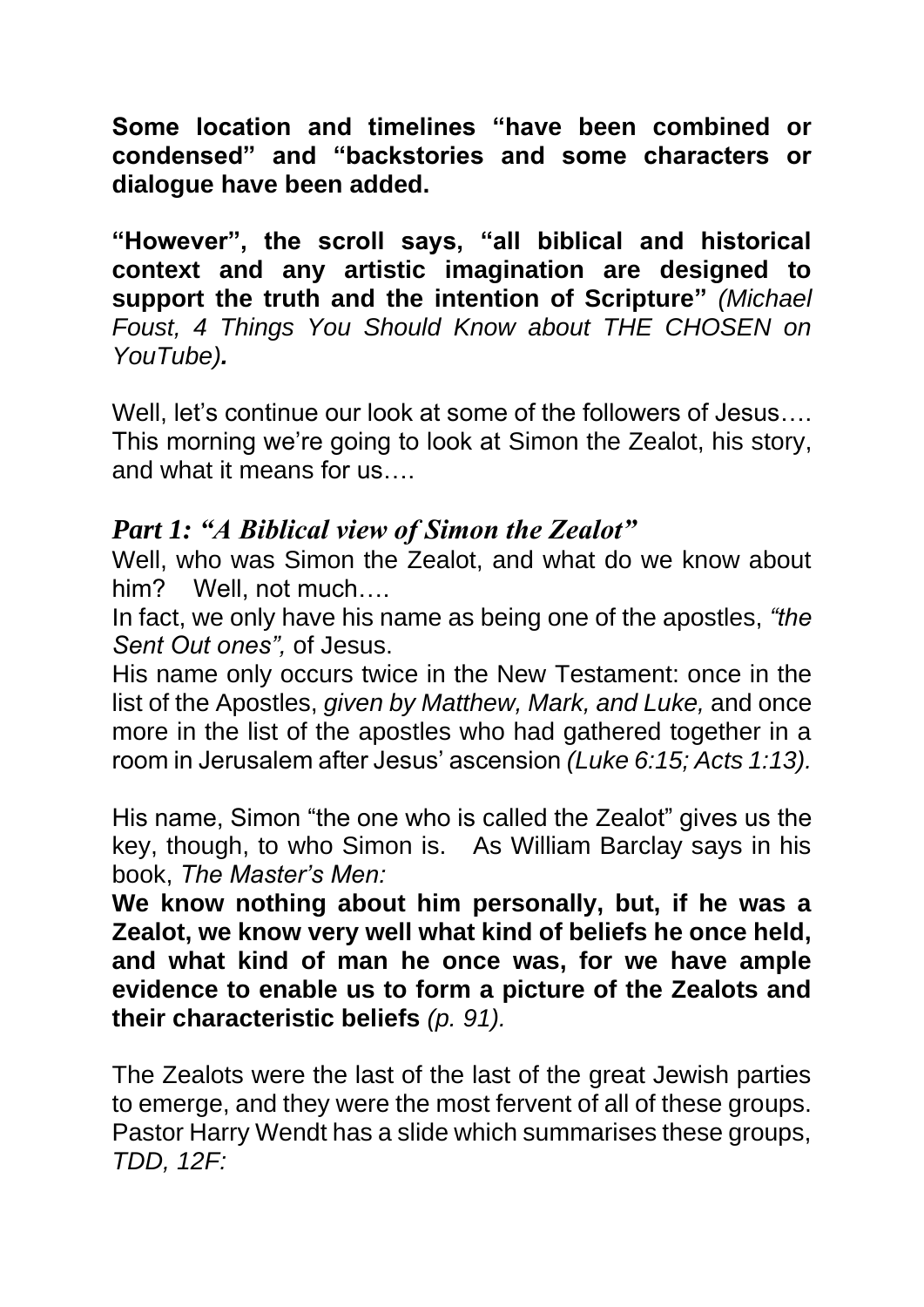#### **The Pharisees**

**The Pharisees accepted as authoritative all the books in the Hebrew Scriptures, all 613 laws in the Pentateuch, and all the oral traditions. They said that when the Messiah came to Judaea, all the Jesus scattered around the Mediterranean sea would return to Judah**

#### **The Sadducees**

**They accepted only the first five books of the Hebrew Scriptures as authoritative, and concentrated on those sections dealing with worship and rituals in the Temple. They accepted as authoritative the 613 laws of the Pentateuch, but rejected the oral traditions of the scribes and the Pharisees.**

#### **The Scribes**

**The Scribes were students, interpreters, and teachers of the Law. They devoted their lives to the study of the Law so that they might obtain wisdom.**

#### **The Zealots**

**The Zealots were Zealous for God's Word in the Hebrew Scriptures, and urged the use of force to win freedom from Roman control and to usher in the Messianic Age.**

So in short, "the Zealots were fanatical Jewish patriots who were zealous for the Law, and bitter haters of the foreign power, namely the Roman invaders" (p. 92, 93).

They were prepared to use force to get rid of the Romans, and establish God's Kingdom, God's rule, in the land of Israel. That's why they are depicted in Harry Wendt's slide as people who were prepared to use the dagger to accomplish this. Their daggers were known as *sicas,* which they carried below their robes, and which they plunged into the bodies of their enemies at every possible opportunity *(p. 93).*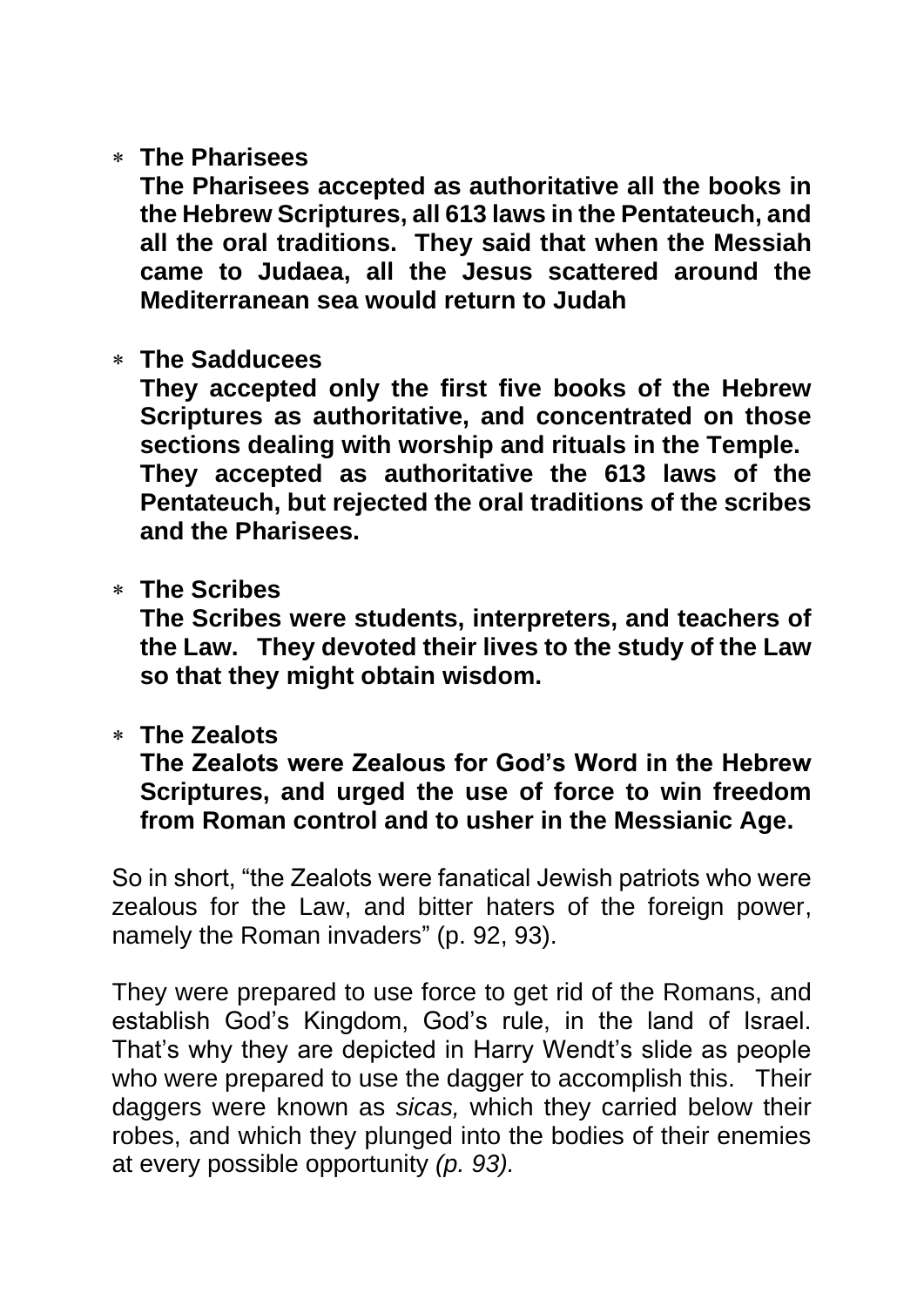So what would Jesus have thought of all this? Did Jesus think that the Kingdom of God, *the rule of God,* could be brought about by force? No, very much no!!

Let me remind you of a few things from Jesus' life which together make it very clear what Jesus thought about all this….

1) Cast your minds back to the temptations of Jesus by Satan when Jesus was in the wilderness…. What was Satan trying to get Jesus to do? To take the high road in order to set up God's Kingdom, *his rule:* the high road of selfimportance and power and status, and in the final analysis "force".

Do you remember how Jesus answered Satan's temptations to turn stones into bread, and to jump from the highest point of the Temple and to let God catch him, and to bow down and worship Satan in order to get "all the kingdoms of the world"? Basically, Jesus told Satan to "get lost", because the way in which God was going to set up His Kingdom through Jesus, His Son, was not by forcing people to be part of His Kingdom, but by gently knocking on their hearts *(Matt. 4:1-11; cf. Mark 10:35-45).*

*2)* So how did God bring in His Kingdom, *his rule in the hearts and minds of people?* Not by military force or any supernatural, magical changing of things, but simply through Jesus' words….

Sure, God backed up Jesus words' by giving Jesus the power to do miracle after miracle, and sure Jesus' work included his suffering and death for us on the cross, *and indeed this was the climax of his whole ministry,* but the means of bringing God's Kingly rule into the hearts and minds of people was basically through Jesus' words.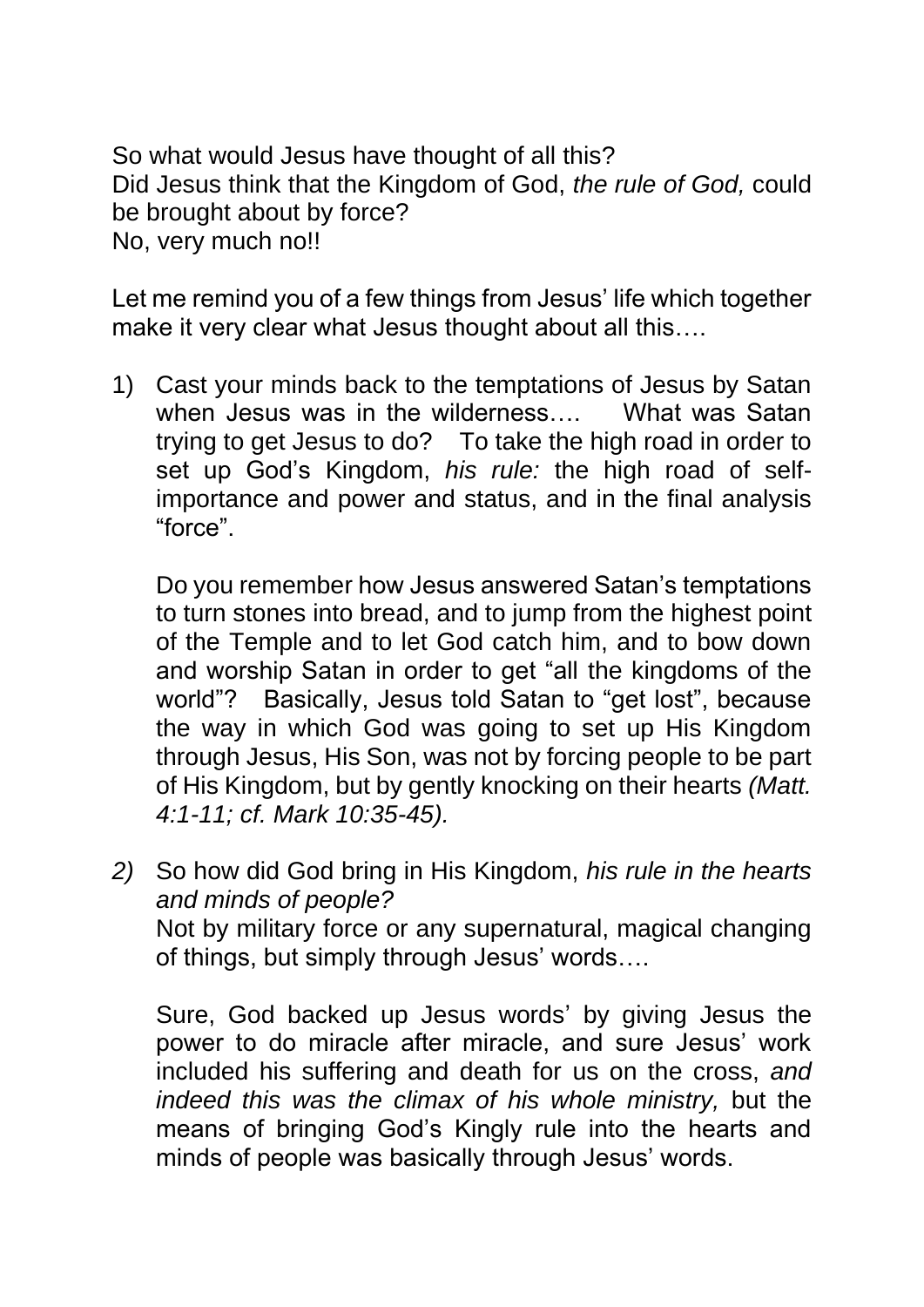Remember Jesus' parable of *The Sower and the seed… (Mark 4:1-20).* Who is the Sower? Jesus! And what's the seed? Jesus' message about God's love and His forgiveness, *his message calling people to "repent and believe the Good News" (Mark 1:15).* That's how God changes people and brings them under His rule, *rather than their own rule.* That's how Jesus understood that God's Kingdom would come: not by force, but by his words*.*

3) One final scene from Jesus' life…. Do you remember what happened in the Garden of Gethemane when Jesus was arrested?

Listen to how John tells us about what happened:

**<sup>10</sup> Simon Peter, who had a sword, drew it and struck the High Priest's slave, cutting off his right ear. The name of the slave was Malchus. <sup>11</sup> Jesus said to Peter, "Put your sword back in its place! Do you think that I will not drink the cup of suffering which my Father has given me?"**  *(John 18:10-11).*

In other words, Jesus is saying to Peter:

**"Do you think that I've come to set up God's Kingdom by means of the sword? No way!! Do you really think that even now I'm going to go the high road of might and power, rather than the low road of suffering and dying on a cross for the sins of everyone!?"**

So if Jesus was very much against the approach of the Zealots, *and he was,* then how on earth did Simon, a member of this group, become a disciple of Jesus? Well, the short answer is: "We don't know…".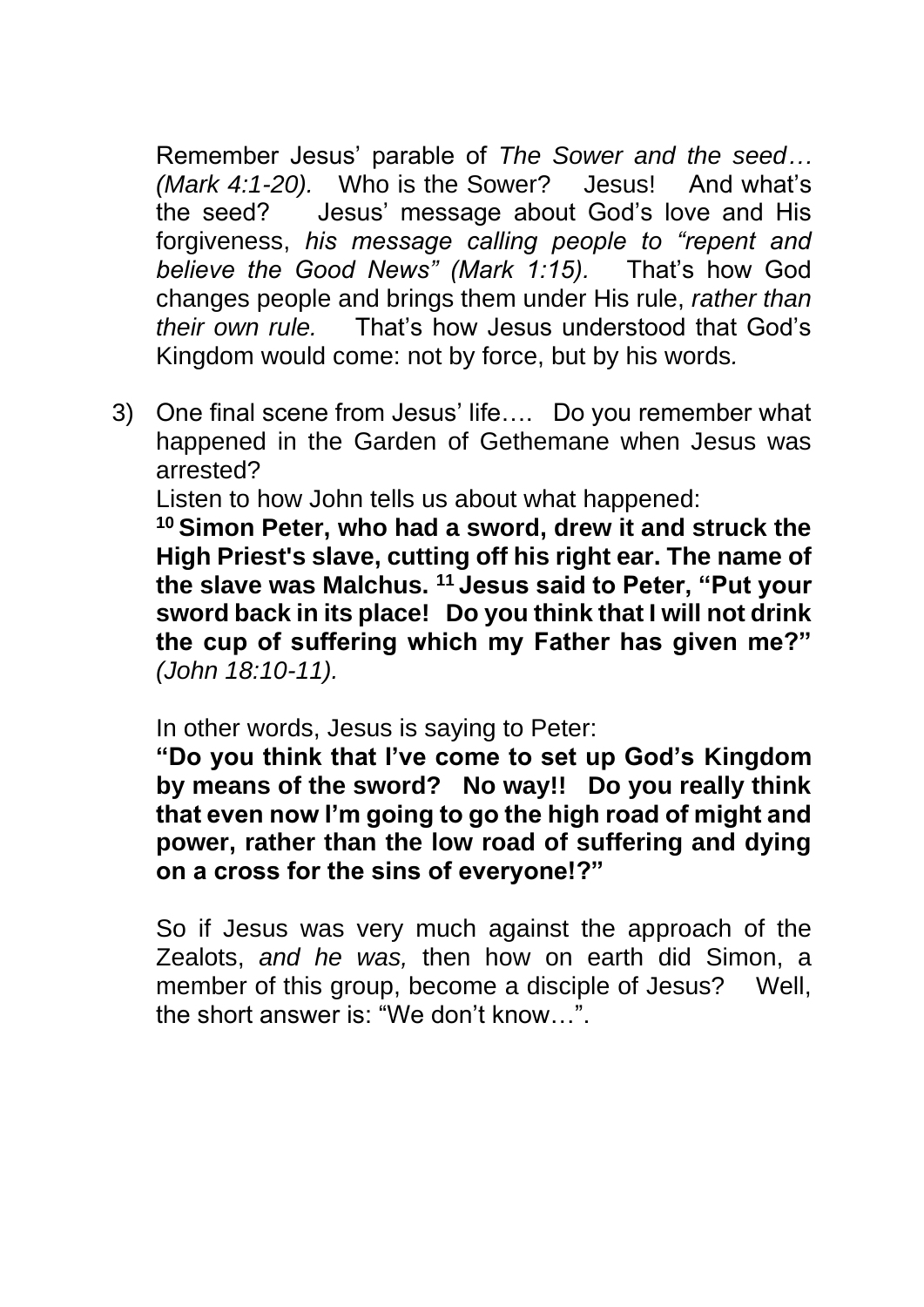But what we do know is:

 Jesus has the same "zeal" for God and for God's Law that Simon had. Remember when Jesus overturned the money changers' tables in the Temple grounds, John tells us:

**<sup>17</sup> His disciples remembered that the scripture says, "My devotion** *(lit. "zeal")* **to your house, O God, burns in me like a fire"** *(John 2:17; cf. Ps 69:9).*

 When people met Jesus and listened to him, *really listened to him,* often their whole life changed, *as it did for the Samaritan woman at the well from last week.*

But we are still left with the question: "How on earth did it happen that Simon the Zealot became Simon, the apostle of Jesus?"

## *Part 2: "The story of Simon in The Chosen"*

Well, that's what the writers of "The Chosen" try to give us in their video series. Let me share with you the Back Story that the writers of "The Chosen" give for Simon the Zealot, *a back story that I think helps us to understand the sort of person Simon was….*

Simon is portrayed as being the young brother of a man named Jesse. The episode begins with Jesse climbing a tree, falling and breaking his back, *so that he is unable to walk.* After Simon is born, the two become great friends: they play together, do things together, and Simon takes Jesse into town in a wheelbarrow of sorts.

On one such occasion, Simon sees a Roman soldier beating up a Jewish man, and Simon decides to do something about this. One night he leaves his home secretly, *just leaving a note for his brother,* and joins the Zealots.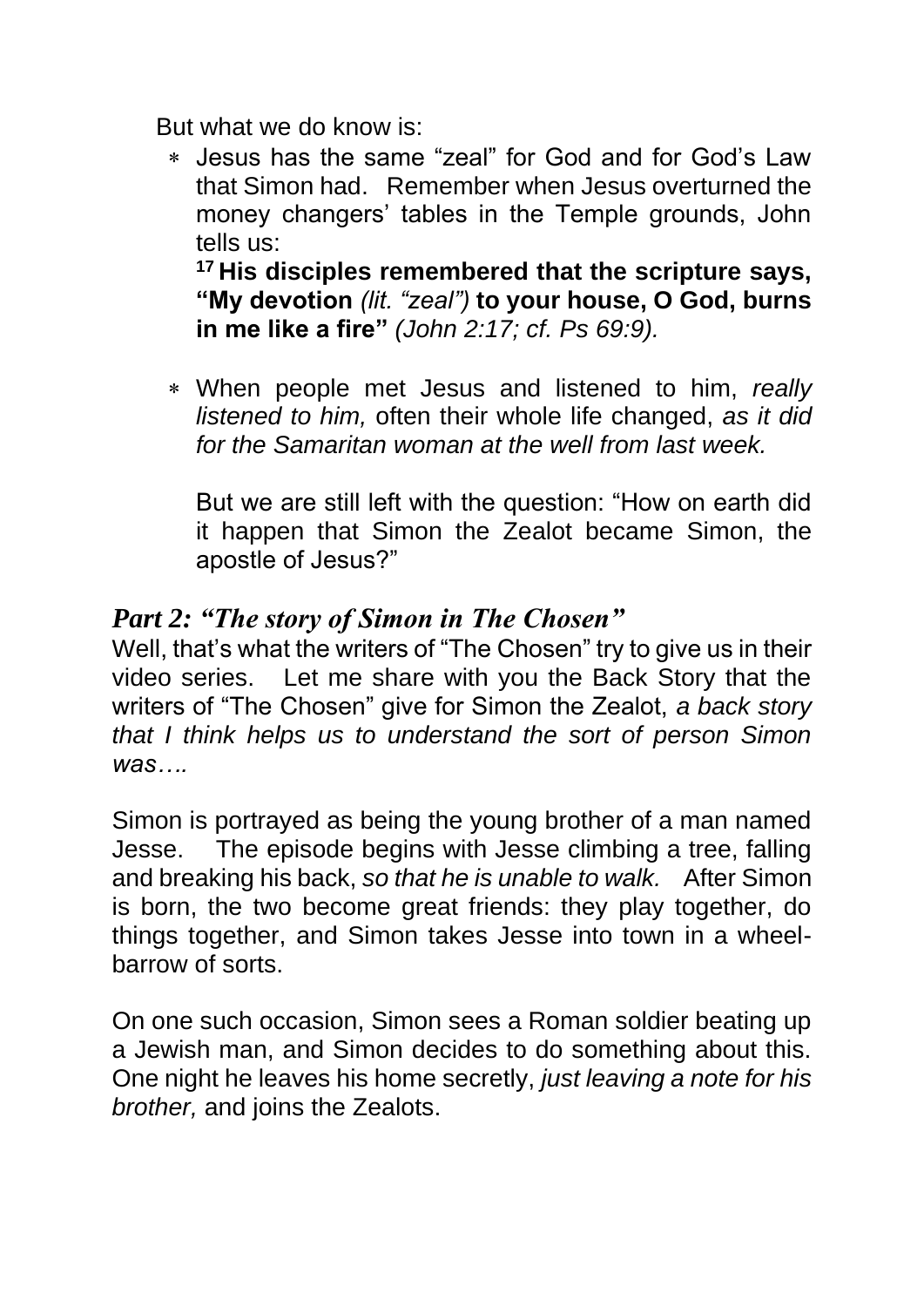Listen to the note that Simon leaves for Jesse, because it gives an insight into why Simon becomes an Zealot, and why later he leaves the Zealots when Simon sees Jesus heal his lame brother:

**"I am going to join the Zealots of the Fourth Philosophy in the spirit of our great King David who sang: 'Zeal for your house has consumed me'** *(Psalm 69:9).*

**And from Zechariah:**

**'Behold at that time, I will deal with all your oppressors, I will save the lame and gather the outcast, and I will changed their shame into praise and renown In all the earth'** *(Zeph 3:19).*

The note finishes with these words:

**"Jesse, when you stand on two feet, I will know that the Messiah has come. I will fight for the freedom of Zion in order to see that day".**

Jump forward some thirty odd years, and Jesse is depicted as being the paralysed man at the pool called Bethzatha in Jerusalem, *the man who Jesus heals there.* Remember the story that John tells in his gospel about a man who had been paralysed for 38 years, and had been striving to get into the pool "when the water is stirred up", so that he might be healed, *or this is what people believed (John 5:1-7).*

Meanwhile Simon has been training to be an Assassin for the Zealots, and he is given the task of killing a Roman magistrate in Jerusalem. We see him practicing for the task, *with a fire in a wagon as a distraction, before Simon draws his sica and puts the knife to the throat of a man pretending to be the Roman magistrate, and saying, "No Lord, but God!!", as he pretends to cut the man's throat.*

Well, to cut a long story short, Simon goes to Jerusalem to murder the Roman magistrate, and while he is there, he goes to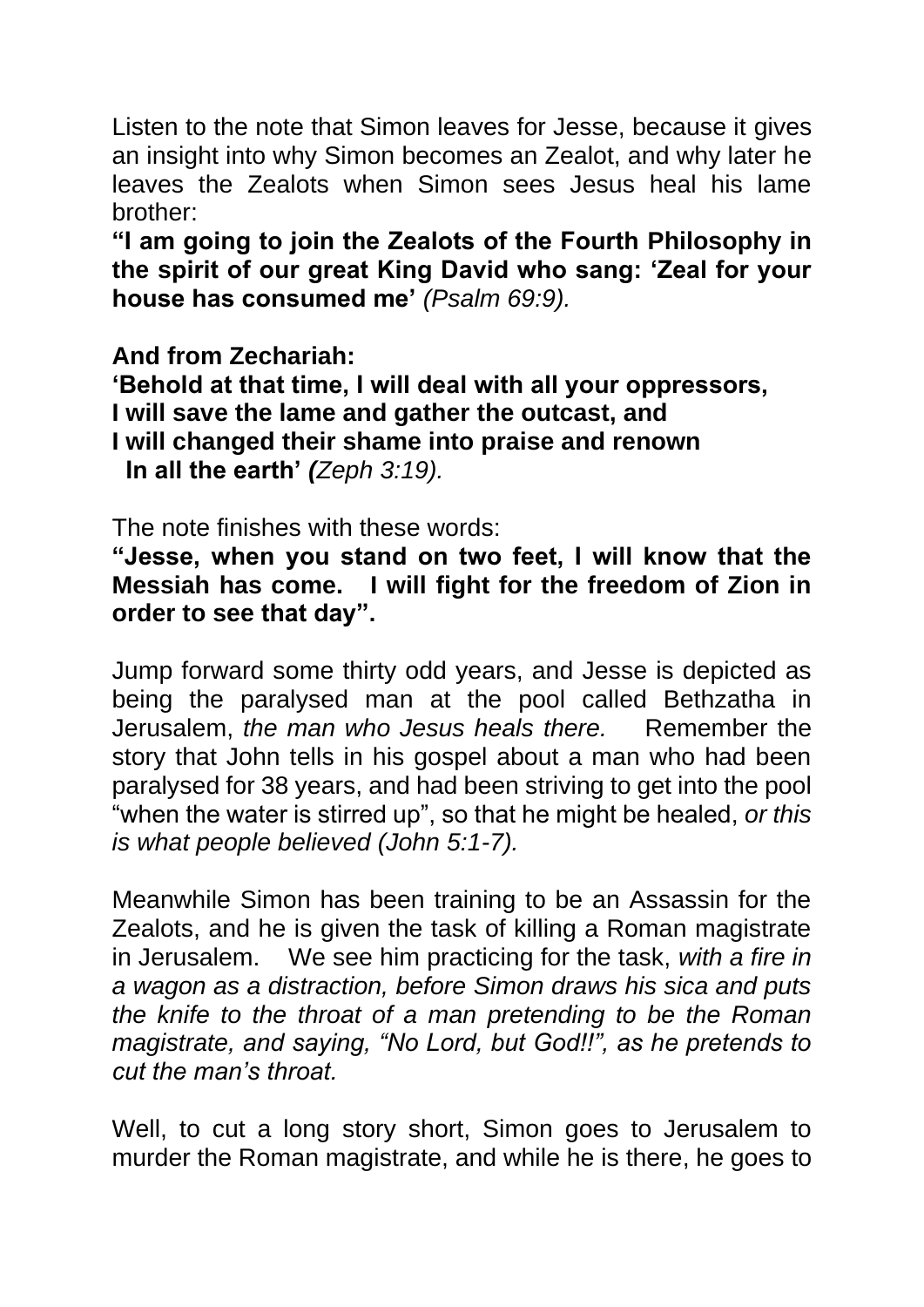see his paralysed brother Jesse by the pool at Bethzatha *or Bethesda.* Jesse bemoans that Simon hasn't been to see him in all the time that he has been there, and Simon tries to explain why he is a Zealot, and why he is devoted to doing God's will and why he is devoted to killing whatever Roman invaders he can. Then Simon leaves to assassinate the Roman magistrate….

Jesus then comes and heals Jesse. Listen to some of the dialogue:

| <b>Jesus:</b>                                       | Shalom I have a question for you. |
|-----------------------------------------------------|-----------------------------------|
|                                                     | 'Do you want to be healed?'       |
| and the contract of the contract of the contract of | $\sim$ $\sim$                     |

- **Jesse: Who are you?**
- **Jesus: We'll get to that later**
- **Jesse: Will you take me to the water?** *Jesus shakes his head.*

**Jesus: Look at me…. I'm asking about you. This pool has nothing for you. It means nothing and you know it…. You don't need this pool. You only need Me. So…. Do you want to be healed?** *Jesse not his head, and assents*

> **So, let's go. Get up, pick up your mat and walk.** *Jesse stands up, with the religious leaders watching.*

**Jesse: Who…??**

**Jesus: Pick up your mat…. That life is over. Everything changes now.**

Remember that Simon said in this note to Jesse, *when he left to be a Zealot:*

**"Jesse, when you stand on two feet, I will know that the Messiah has come…"**

So when Simon sees Jesse on his two feet, he abandons his plans to kill the Roman magistrate, and instead tries to find the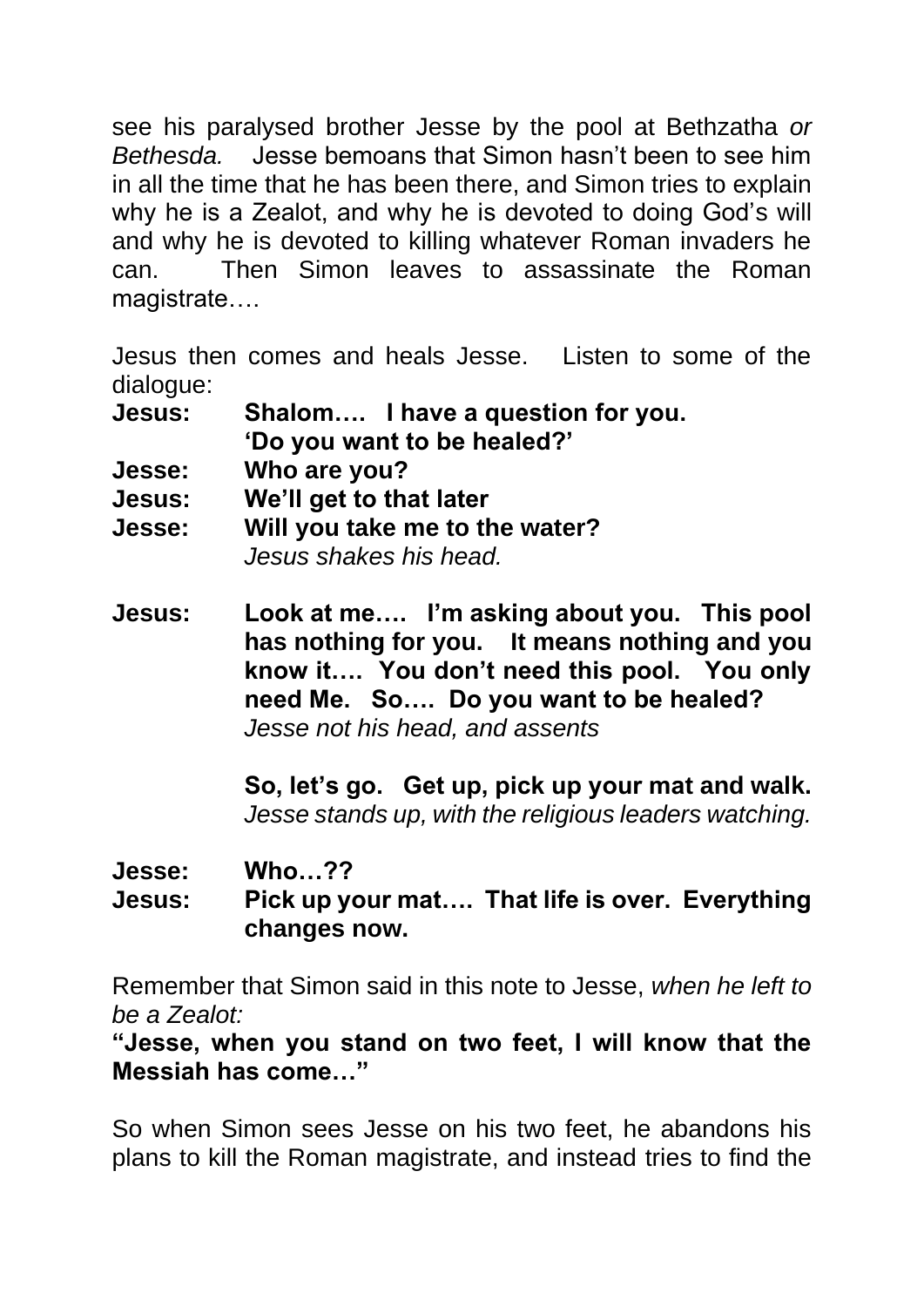man who healed his brother Jesse and who Simon believed had to be the Messiah *(cf. Zeph. 3:19).*

Simon is watching the disciples of Jesus, and tries to rescue them from a demonic man.

Instead Jesus rescues Simon by yelling at the demonic man, "Out! Out of him!".

Listen to the dialogue between Simon and Jesus:

- **S: Did you heal my brother in Jerusalem, Rabbi?**
- **J: Yes** *(nodding)*
- **S: Then you are…** *the Messiah (implied)*
- **J: Yes**
- **S: And where are your…** *soldiers, army (implied)*
- **J: They are right here** *(pointing to the his motley crew of women and disciples).*

 **Not the fearsome warriors you pictured by my side when you were in the catecombs** *training to be a Zealot.*

**Let's go for a walk, Simon, son of Zebulon….**

Jesus and Simon go off for a walk, and the conversation ends with Simon saying, "I will do anything you ask", and Jesus saying:

**J: Show me your weapon.**  *Simon gives Jesus his sica* **Impressive…** *Then Jesus throws the dagger into the river Jordan.*

- **S: You have no use of that?**
- **J: I have a better sword…. You'll see. We have much to discuss. Just be patient.**
- **S: Without my sica dagger, why do you need someone like me?**
- **J: I have everything I need. But I wanted you!**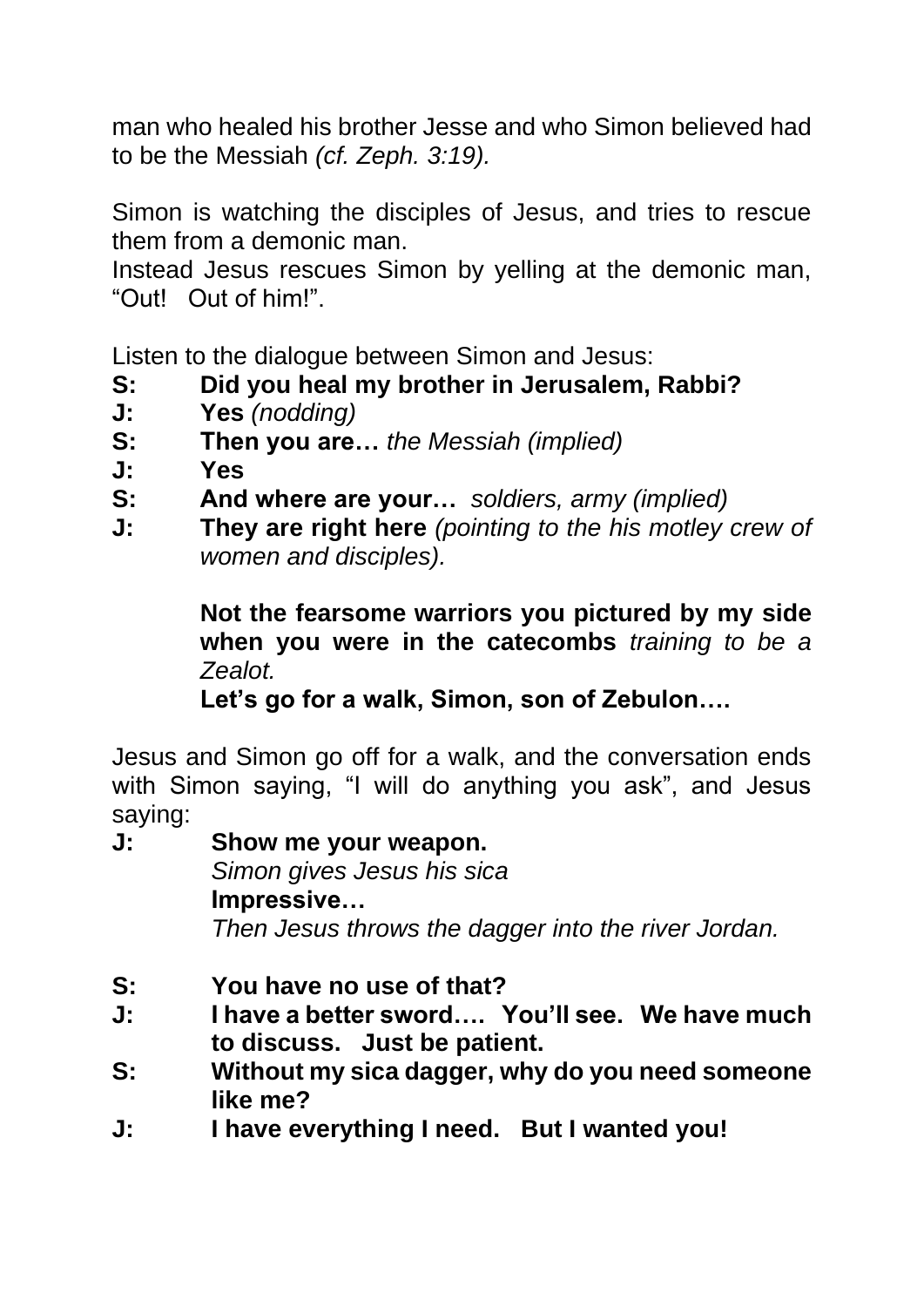## *Part 3: "What we are reminded of"*

Well, three things, I think:

 Firstly, we are reminded that the Kingdom of God, *the rule of God in the hearts and minds of people*, doesn't come about by military force or by any supernatural, magical changing of things, but simply through Jesus' words….

So if we want to grow as God's child, *if we want God to more and more be part and parcel of our lives,* there is only one way to do it: and that's by spending time regularly listening to Jesus' words, *particularly his words in the Gospels….*

 Secondly, we are reminded that if we want to bring others into the Kingdom of God, then we can't twist their arms to become Christians: we can't force them to believe…. All we can do is to gently knock on the door of their life, by sharing ourselves with them, *and in the process sharing with them about Jesus.*

Remember that painting by Holman Hunt entitled *The Light of the World….* Jesus is depicted gently knocking on the door of someone's life, *not forcing his way into that person's life.*  In fact, as has been pointed out many times, there is no door knob on the outside of the door. The door allowing Jesus into a person's life has to be opened by the person himself or herself….

 Thirdly, we are reminded that God uses 'unknown' people like you and me in His Kingdom, *well people like you and me who are not important and who will not be remembered by this world in ten years, let alone in hundreds of years.*

As we said, Simon the Zealot is only mentioned twice in the New Testament: one in the list apostles, and once in the list of those who gathered together after Jesus' ascension. He is relatively unknown, compared to many of the other apostles and followers of Jesus.